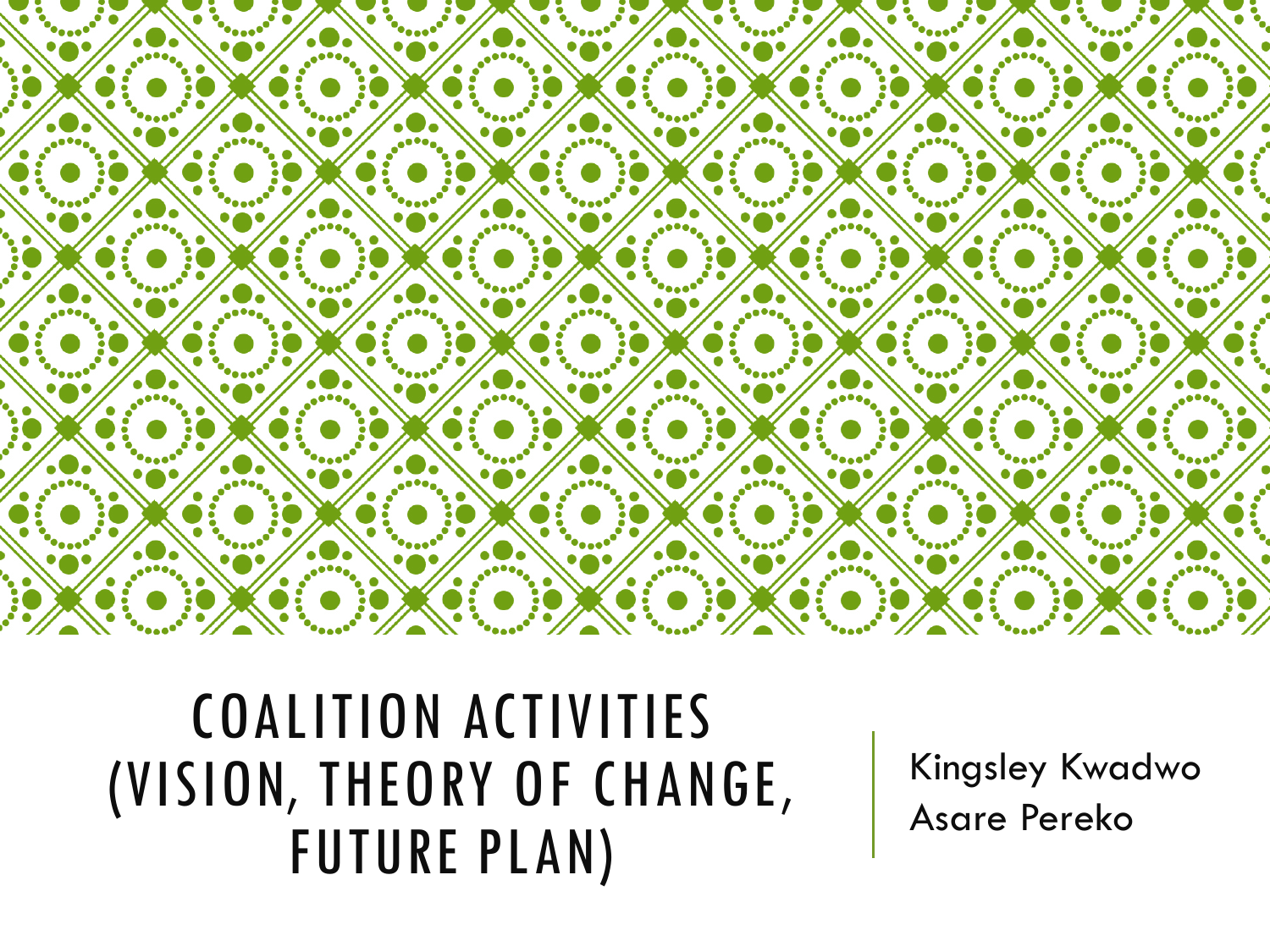## INTRODUCTION

- Urbanisation and its impact is far reaching. Ghana currently has half of its population living in urban areas with its eminent food and nutrition security challenges.
- **The areas of food security impacted by urbanisation** include but not limited to food supply, safety, quality and affordability
- ▪Diets are changing with cheap unhealthy packaged food replacing more expensive fresh healthy and safe foods
- **The coming to fore of the GUFE collective impact** coalition barely a year ago comes as a stich in time.
- **. Whilst the focus has been on agriculture for export, there** is little attention for the urban dweller food environment

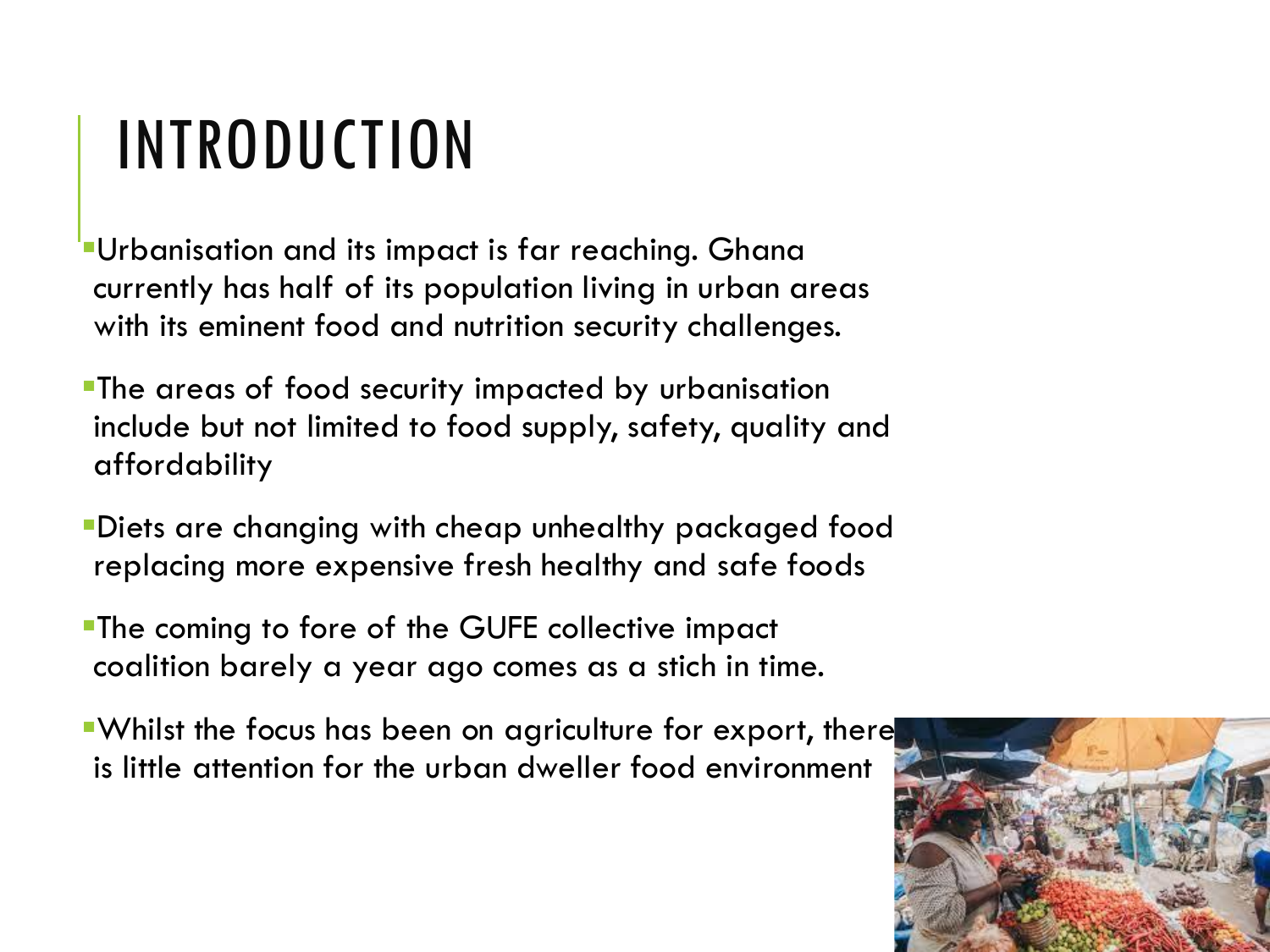#### OVERVIEW OF GHANA'S NUTRITIONAL STATUS ON GLOBAL GOALS



Reduce childhood stunting, anaemia, low birthweight and childhood wasting,



Childhood obesity, sodium intake, raised blood pressure, obesity, and diabetes for both adult men and women.

(Global Nutrition Report, 2020).

DHS, 2014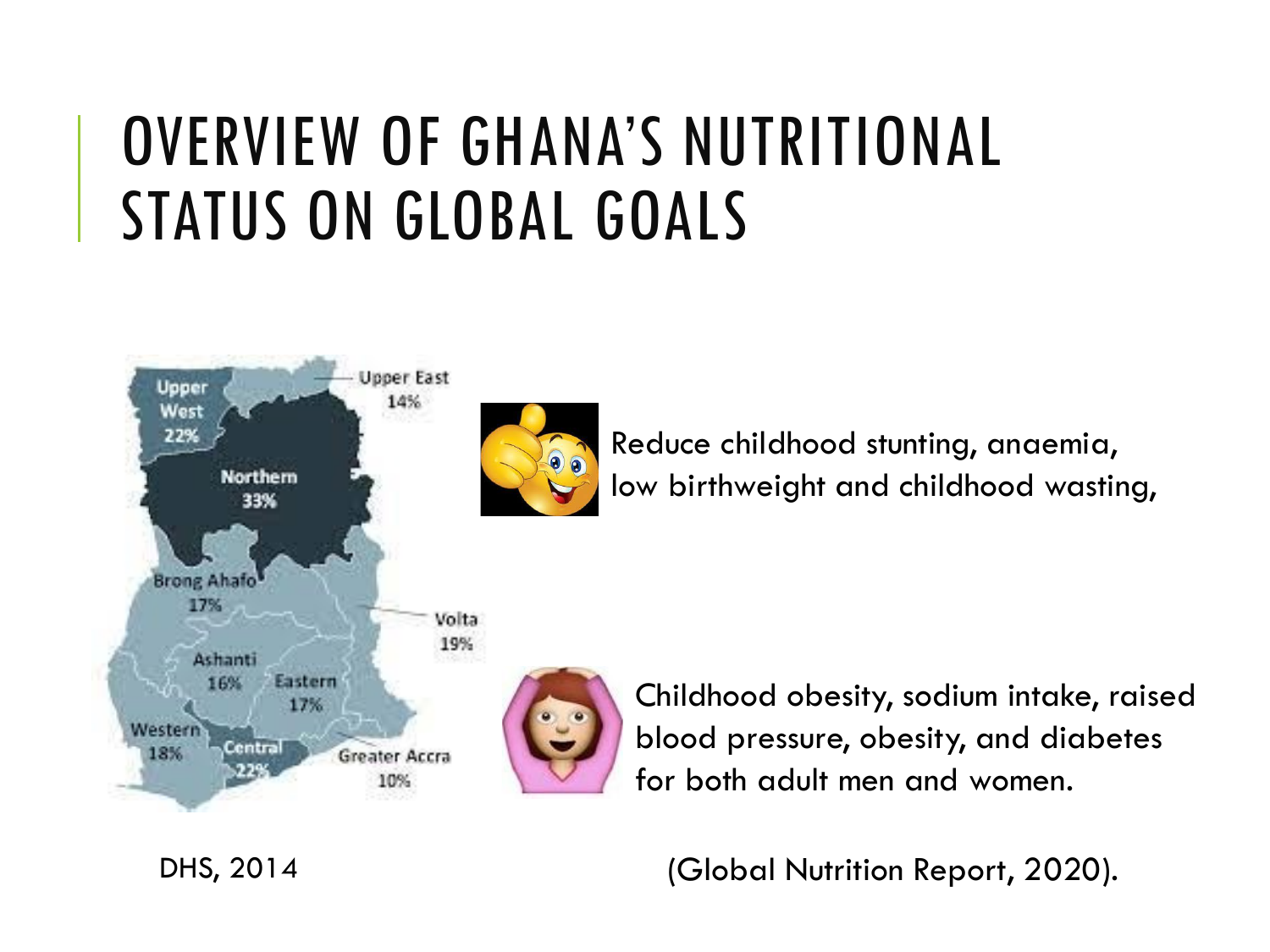#### GHANA'S DIET IS LOW IN VEGETABLES, DAIRY AND WHOLE GRAIN

#### **Dietary intakes**

Dietary intakes of key foods and nutrients in adults aged 20 years and over compared against minimum and maximum targets



**SOURCES AND NOTES** 

(Global Nutrition Report, 2021).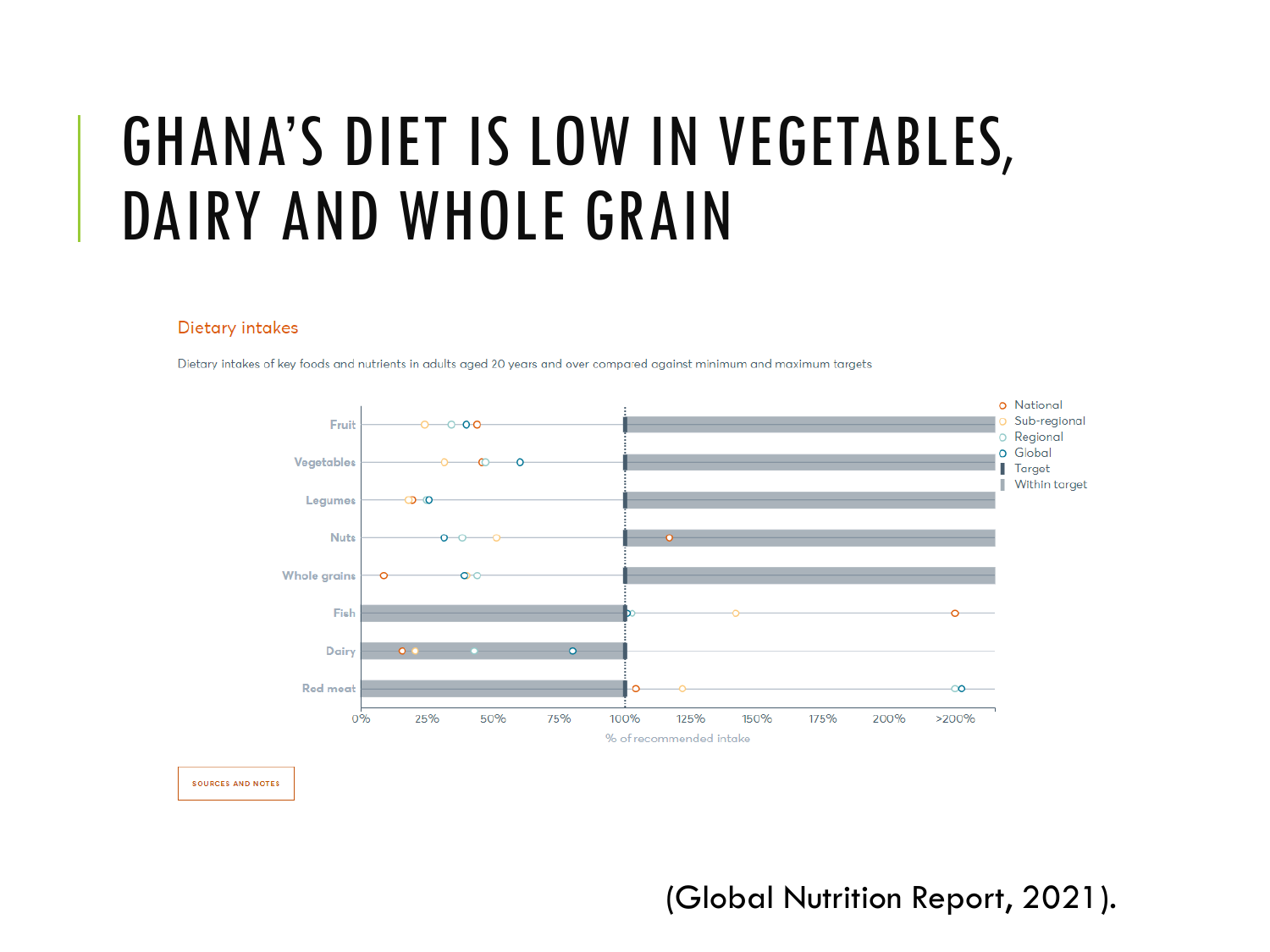# GUFE ACTIONS OVERVIEW

| Consumer                | • Farm Accra engagement with the youth<br>• Household Research - Data / education<br>• Follow-up data collection in February 2022 to<br>evaluate impact of workshops                        |
|-------------------------|---------------------------------------------------------------------------------------------------------------------------------------------------------------------------------------------|
| Markets                 | • Workshops on effective market organization,<br>hygiene practices and food quality                                                                                                         |
| Supply                  | Tailor-made training/consultancy for vegetable/fruit<br>farmers and processors on food safety<br>Follow-up workshop                                                                         |
| Enabling<br>environment | • Training on nutrient profiling and front-of-pack<br>labelling<br>• In-depth training of four academics<br>• Training of ~30 stakeholders<br>• Sensitisation workshop for key stakeholders |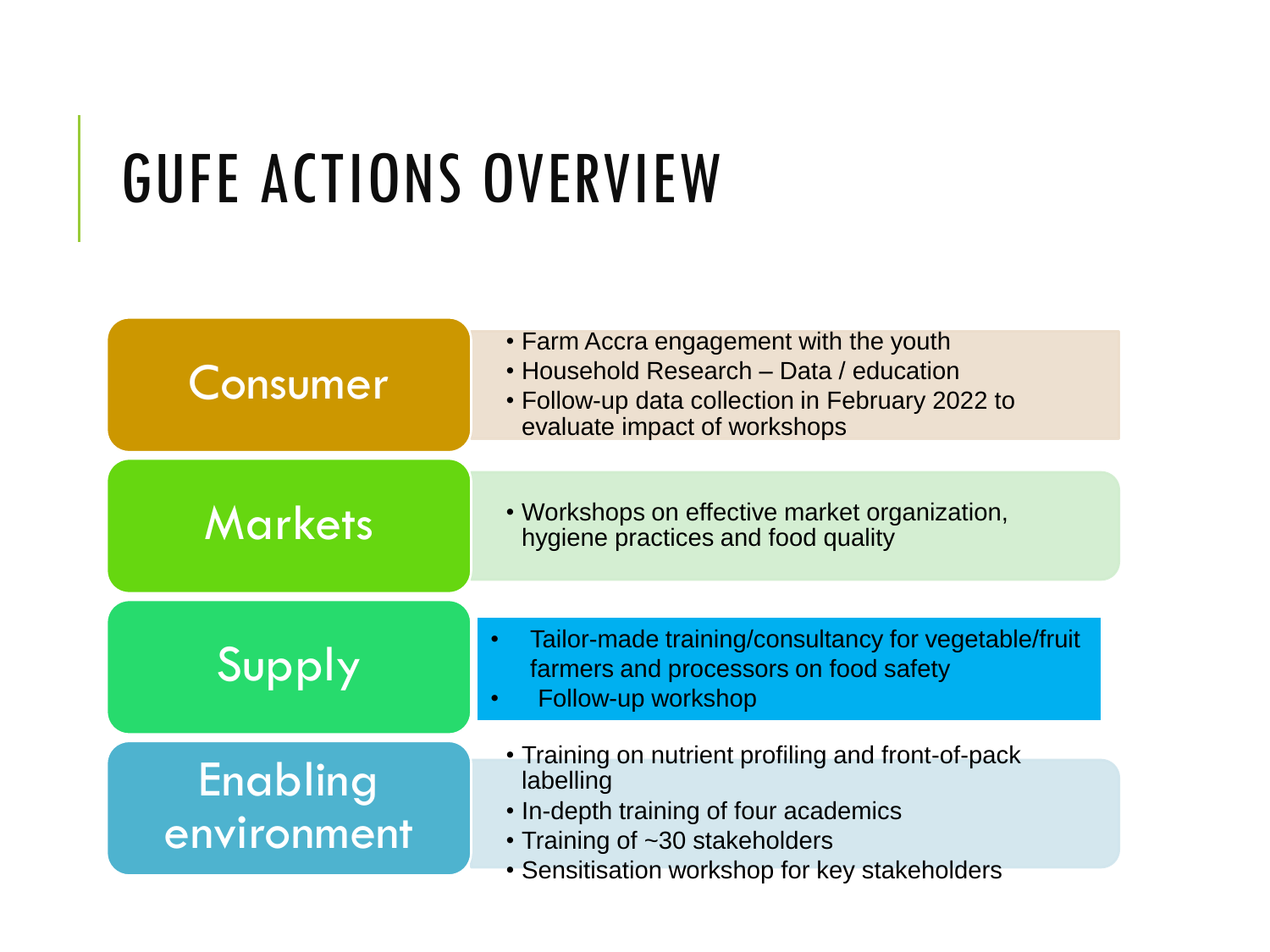## THEORY OF CHANGE

Action group 1 focuses on urban consumers, and specifically on stimulating people, especially youth, to get involved in urban farming as a way to increase (awareness of) access to, and consumption of, nutritious diets.

Action group 2 works on improving the trading and purchasing environment, starting with market upgrading activities in a number of large markets in Accra.

Action group 3 supports increased availability of healthy food, focusing on improving capacities of small-scale processors to produce safe foods.

Action group 4 supports initiatives to make Ghana's food environment one in which the healthy choice becomes the easy choice.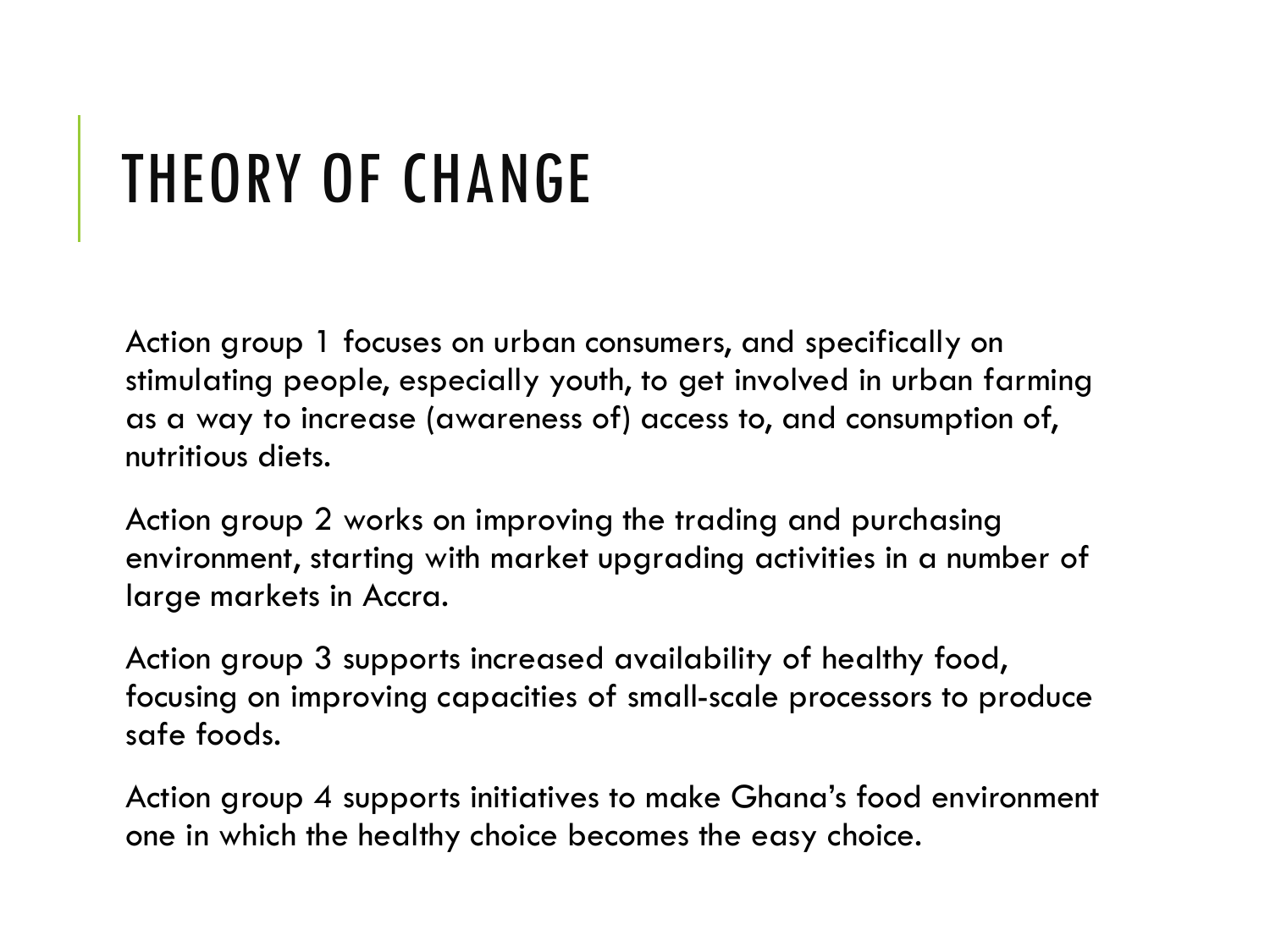### ACTIVITIES OF GROUPS





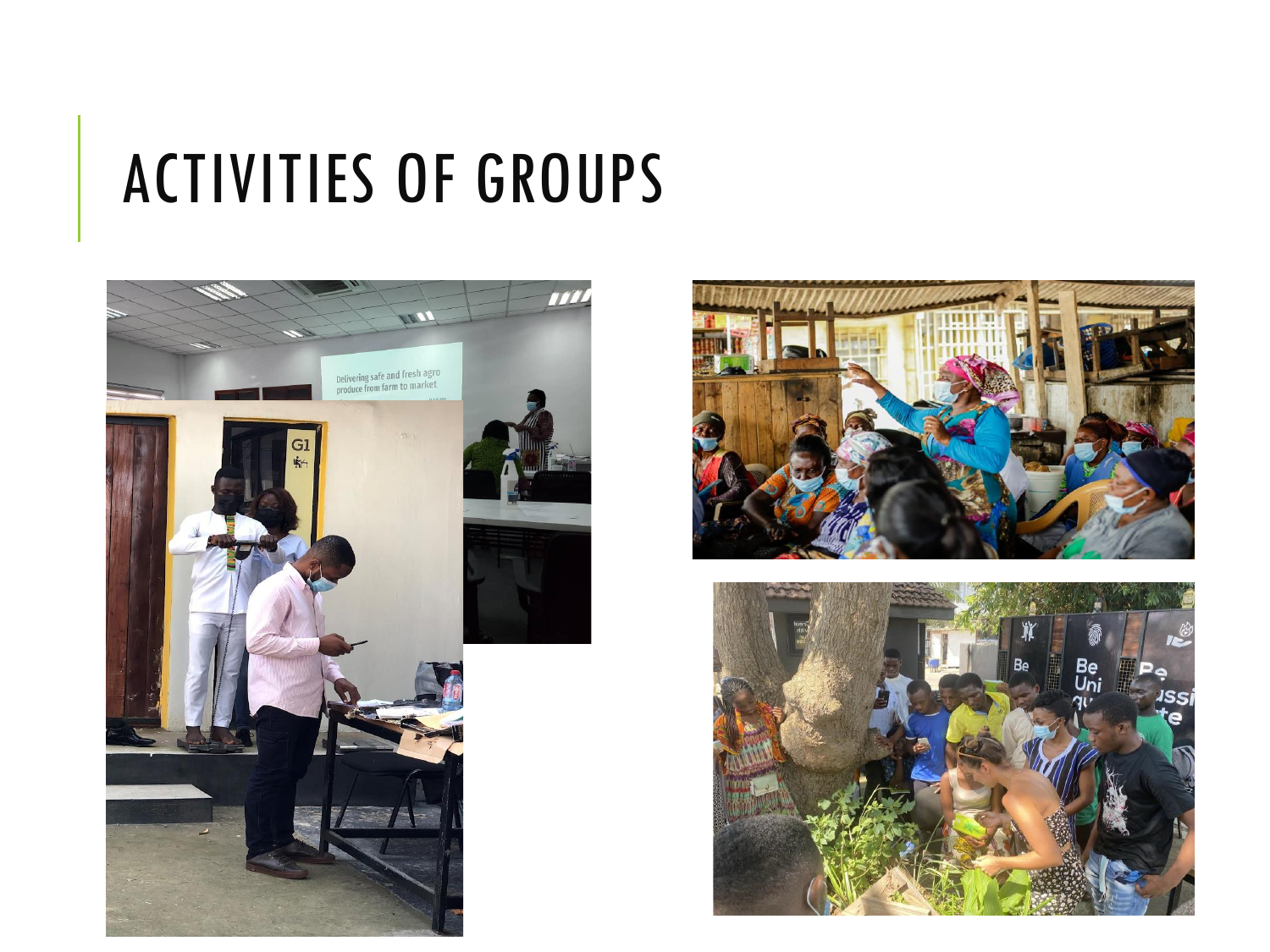#### SYNERGIES IDENTIFIED

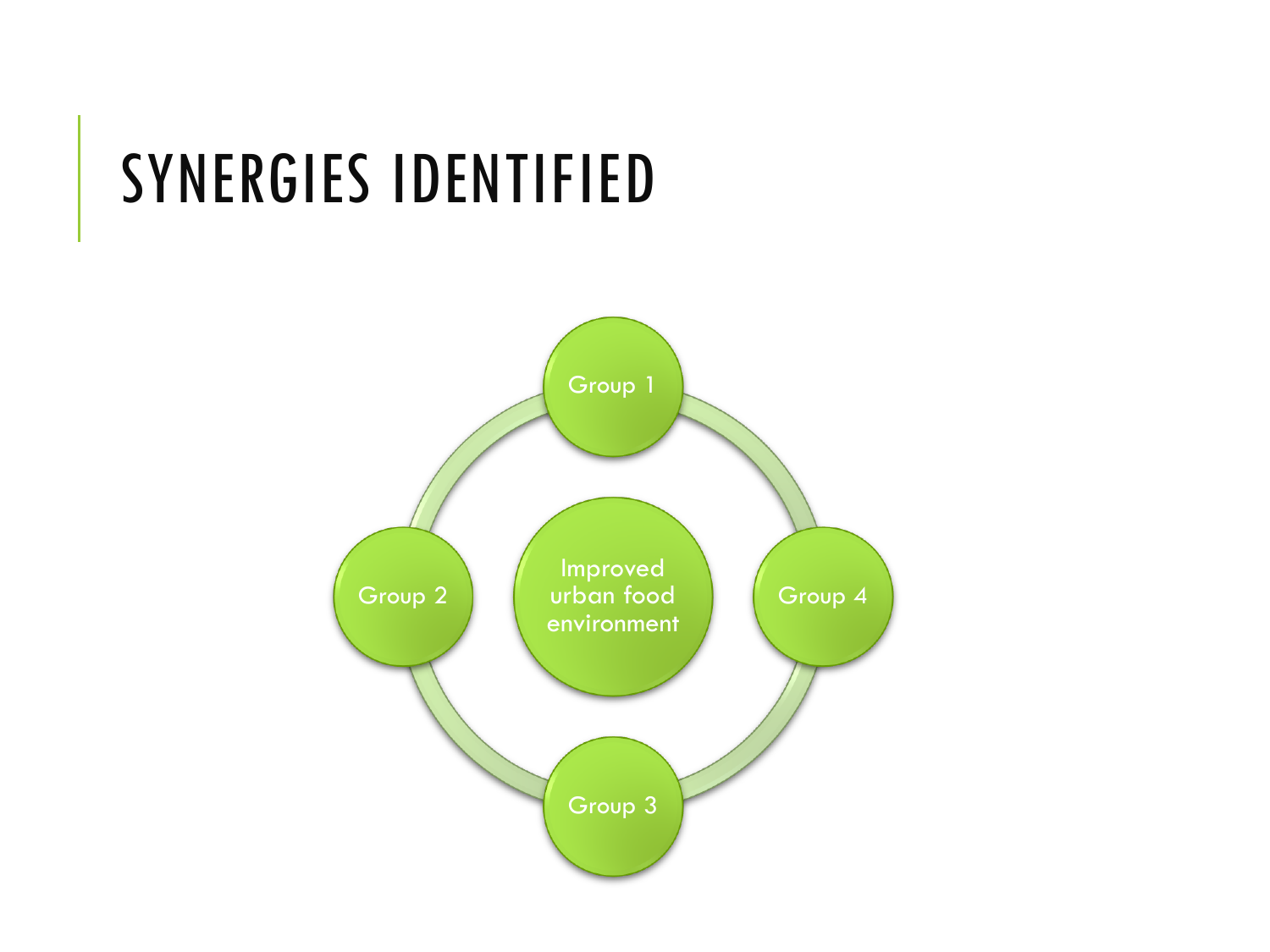# VISION

Create a healthier, safe, accessible and informed urban food environment where consumers are willing and have the opportunity to access and make healthier food choices through the collective and evidence driven actions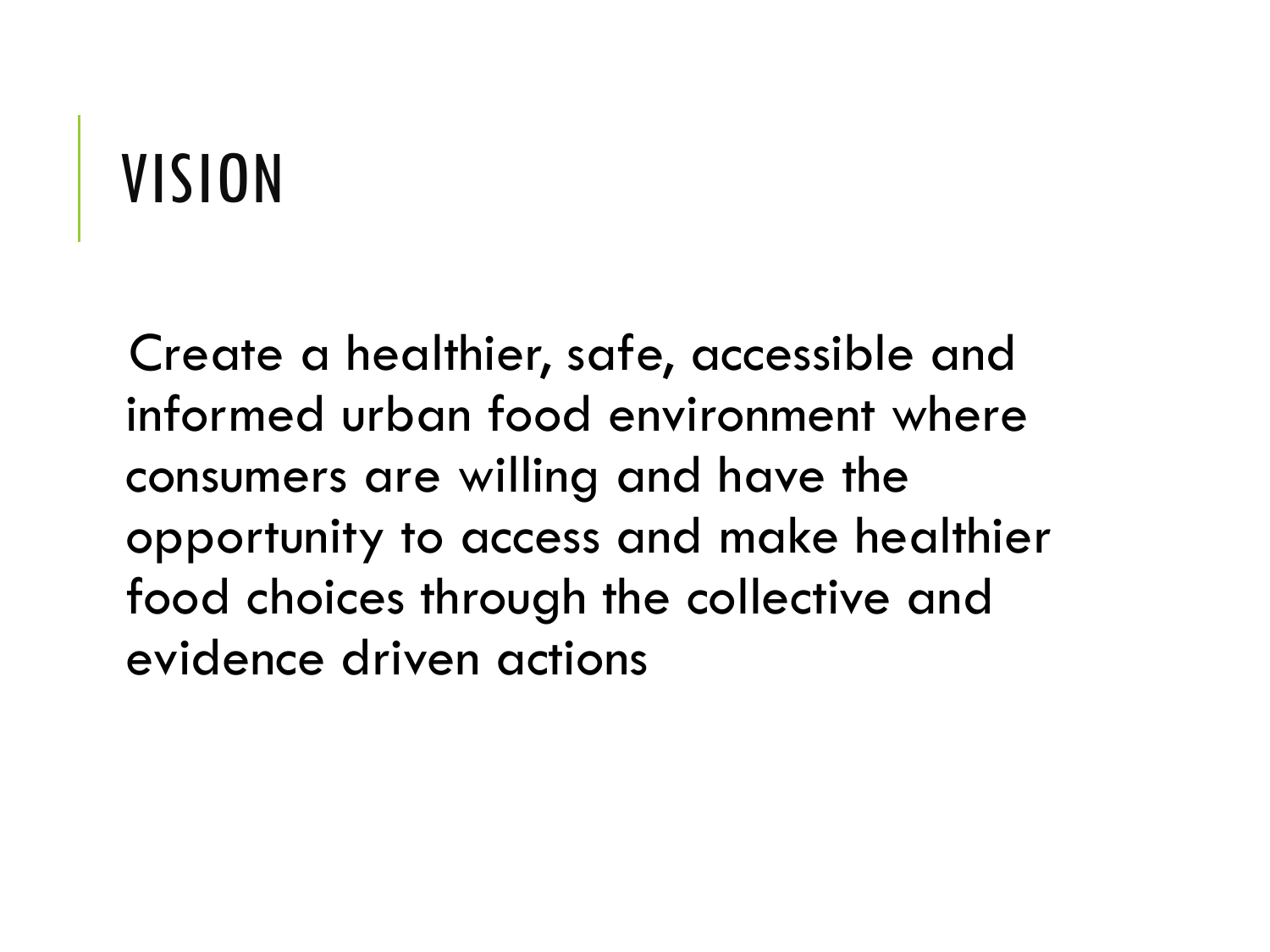## HOW DO WE PROCEED FROM HERE?

#### **•Good functioning markets**

- **Towards ensuring healthier diets**
- ▪Key barrier for consumers' access to fresh, and safe fruits and vegetables (F&V)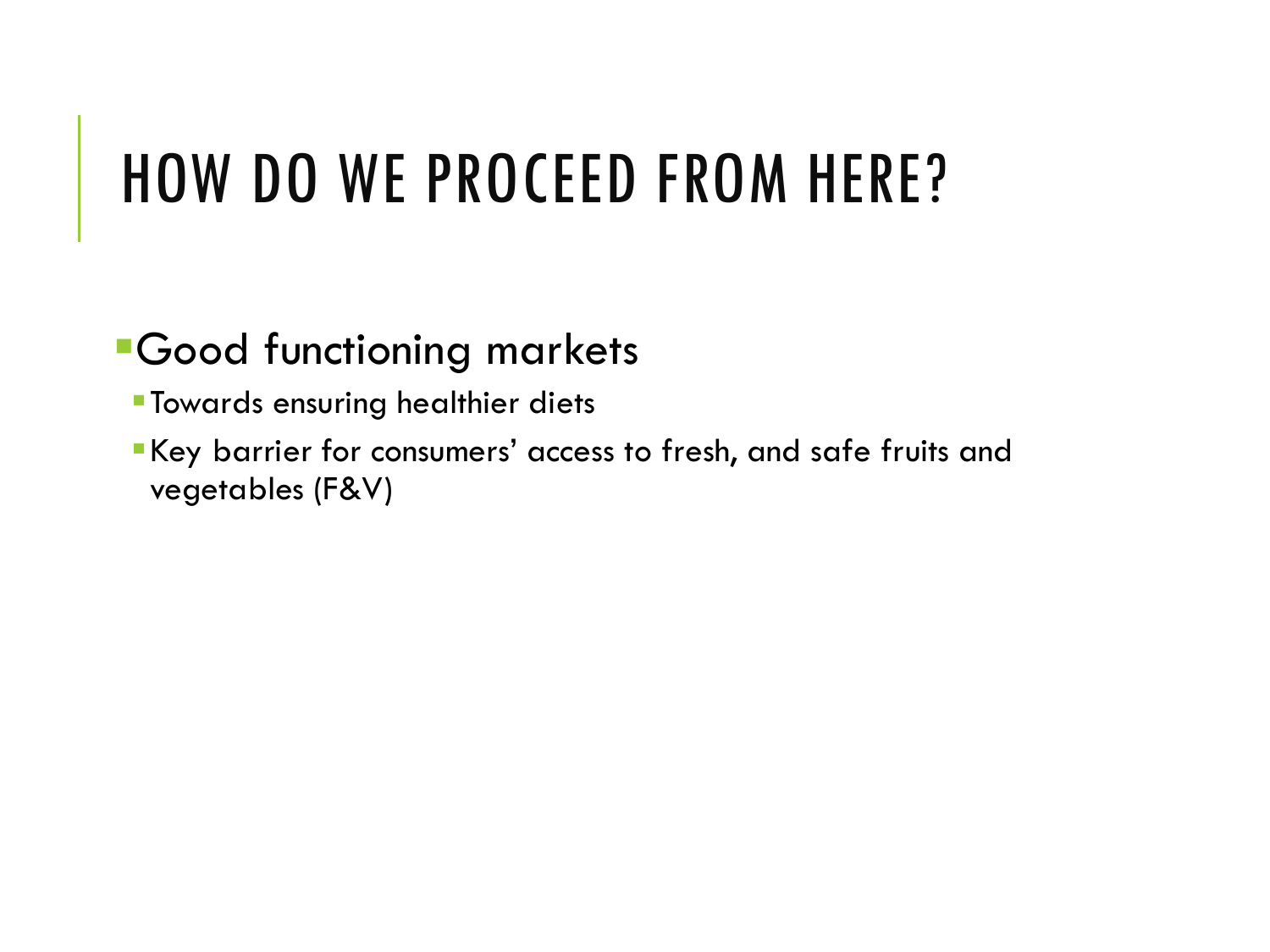#### Consumers

- Willing to buy fresh F&V but cost
- Environmental/hygienic conditions of fresh food markets is poor
- Accessibility to open markets is poor
- Quality is affected by poor preservation and exposure of food items to high temperatures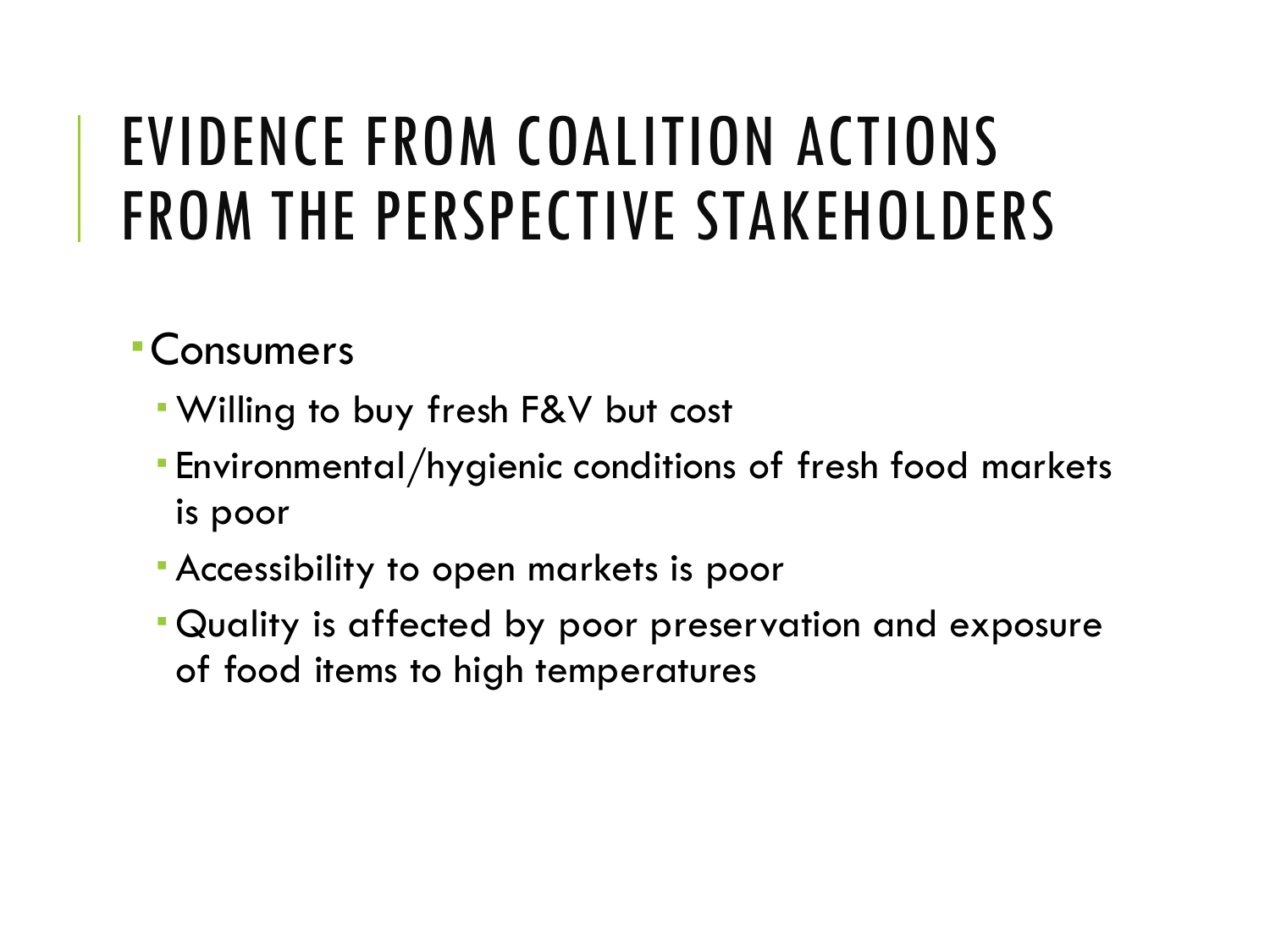- **Traders** 
	- Security (especially during the night )
	- Water, Sanitation and Hygiene
		- low-capacity drains, (insufficient) cleaning, waste management, lack of toilet facilities, hand washing stations, potable water
	- They pay market tolls but see little in return for these fees
	- **If is difficult to communicate with the authorities** responsible for the market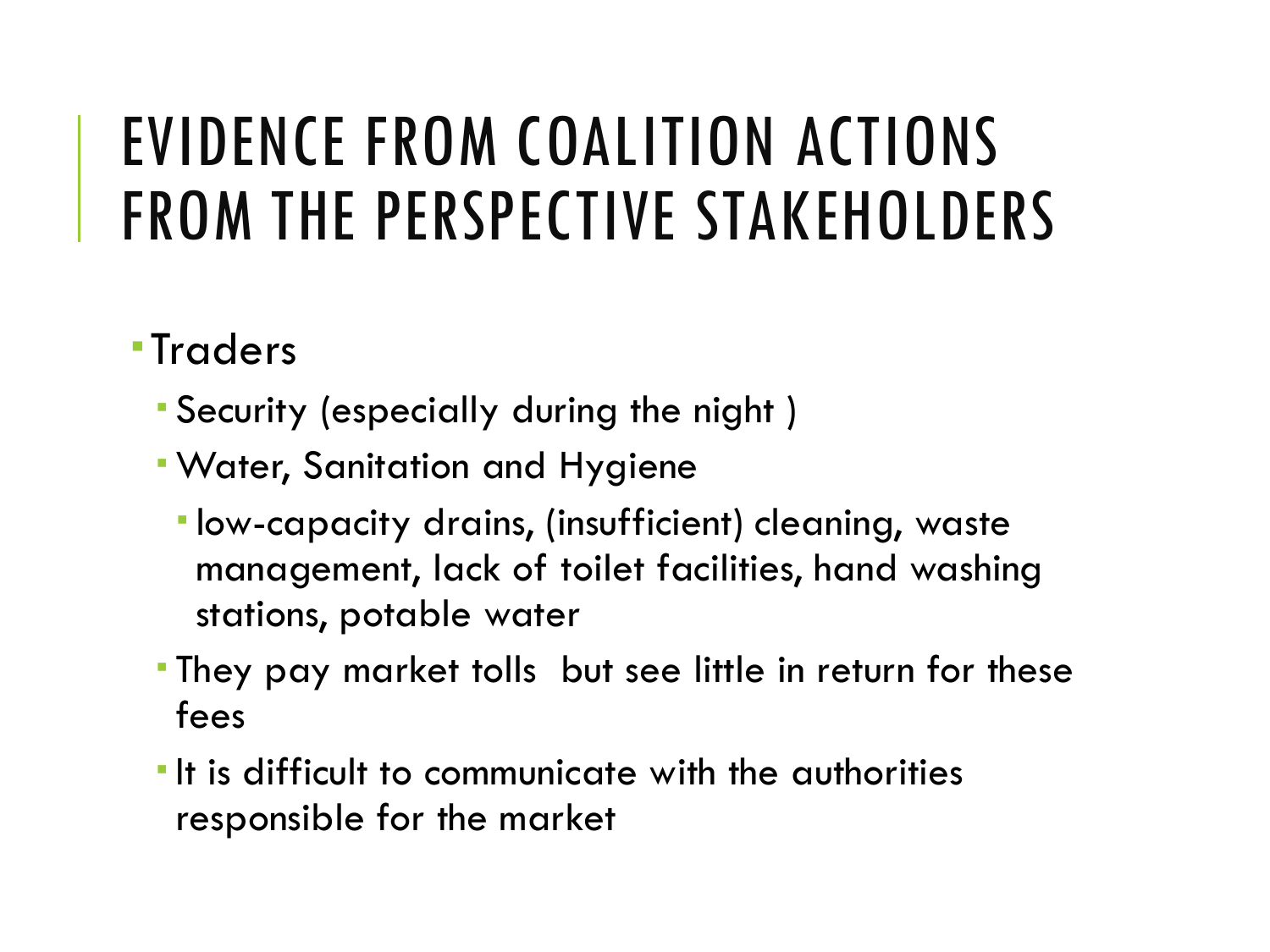- Suppliers
	- Physical access parking for off-loading and loading of goods
	- Availability of well-managed and affordable, sustainable and solar powered Cold Store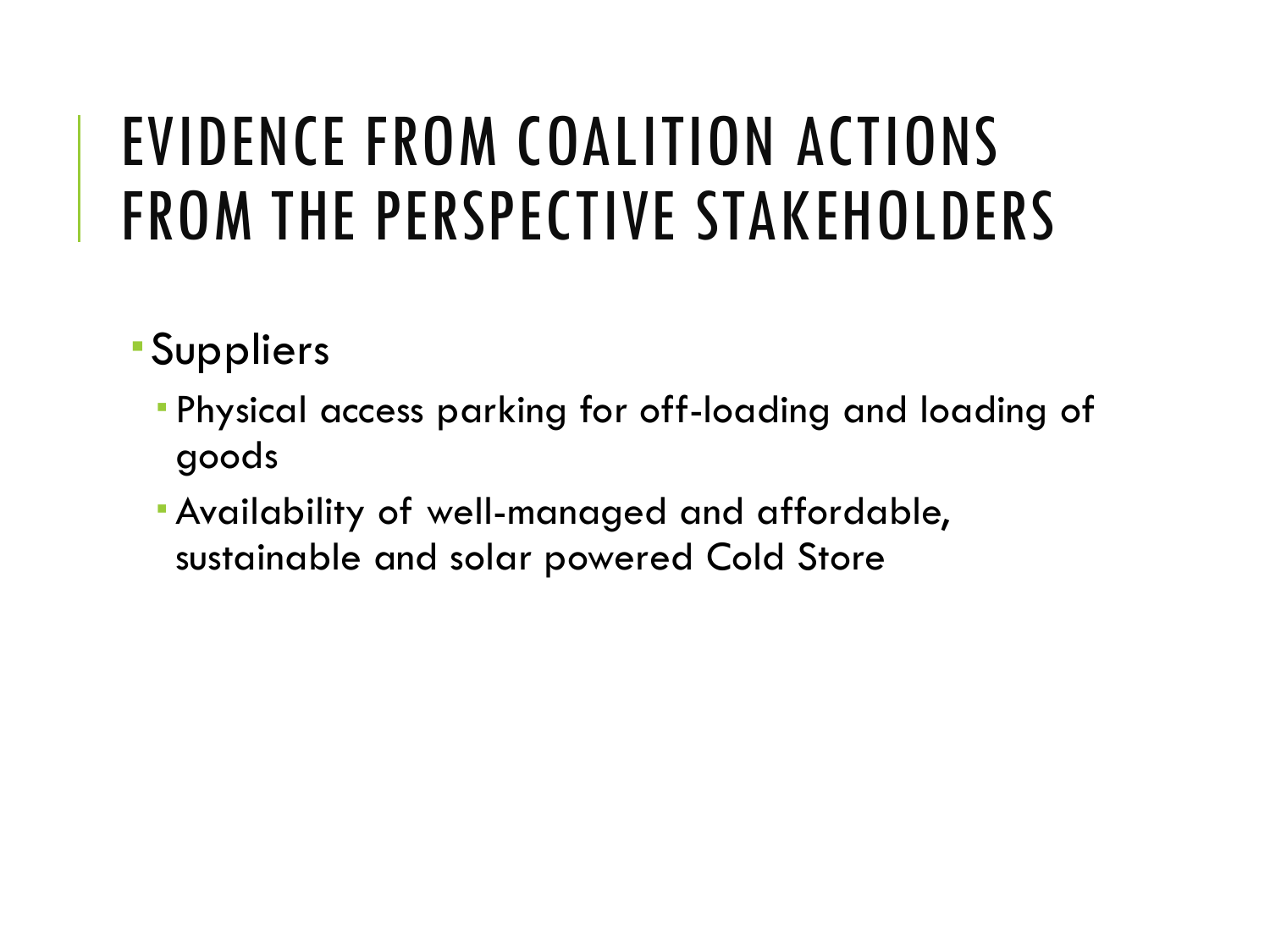- Enabling environment
	- Affordability of nutritious foods is not covered sufficiently in national policies
	- Policies do not address consumers' behaviour, despite highlighting demand led production
	- Policies do not address the increase of consumption of unhealthy foods.
	- Lack of standards for healthy and unhealthy foods.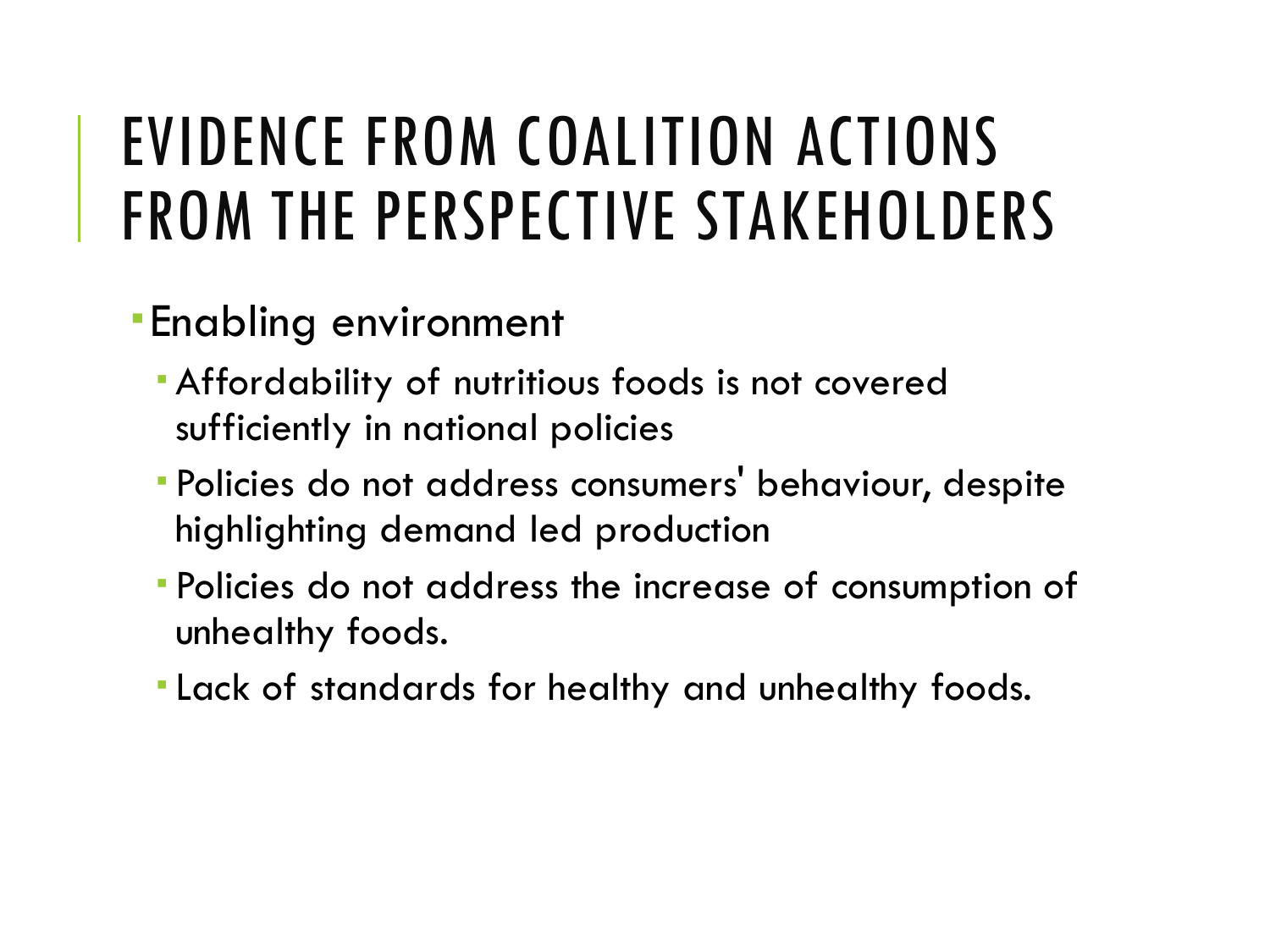## WHAT IS THE COALITION PROPOSING?

**Improving food safety and food environments by** generating tangible improvements at food markets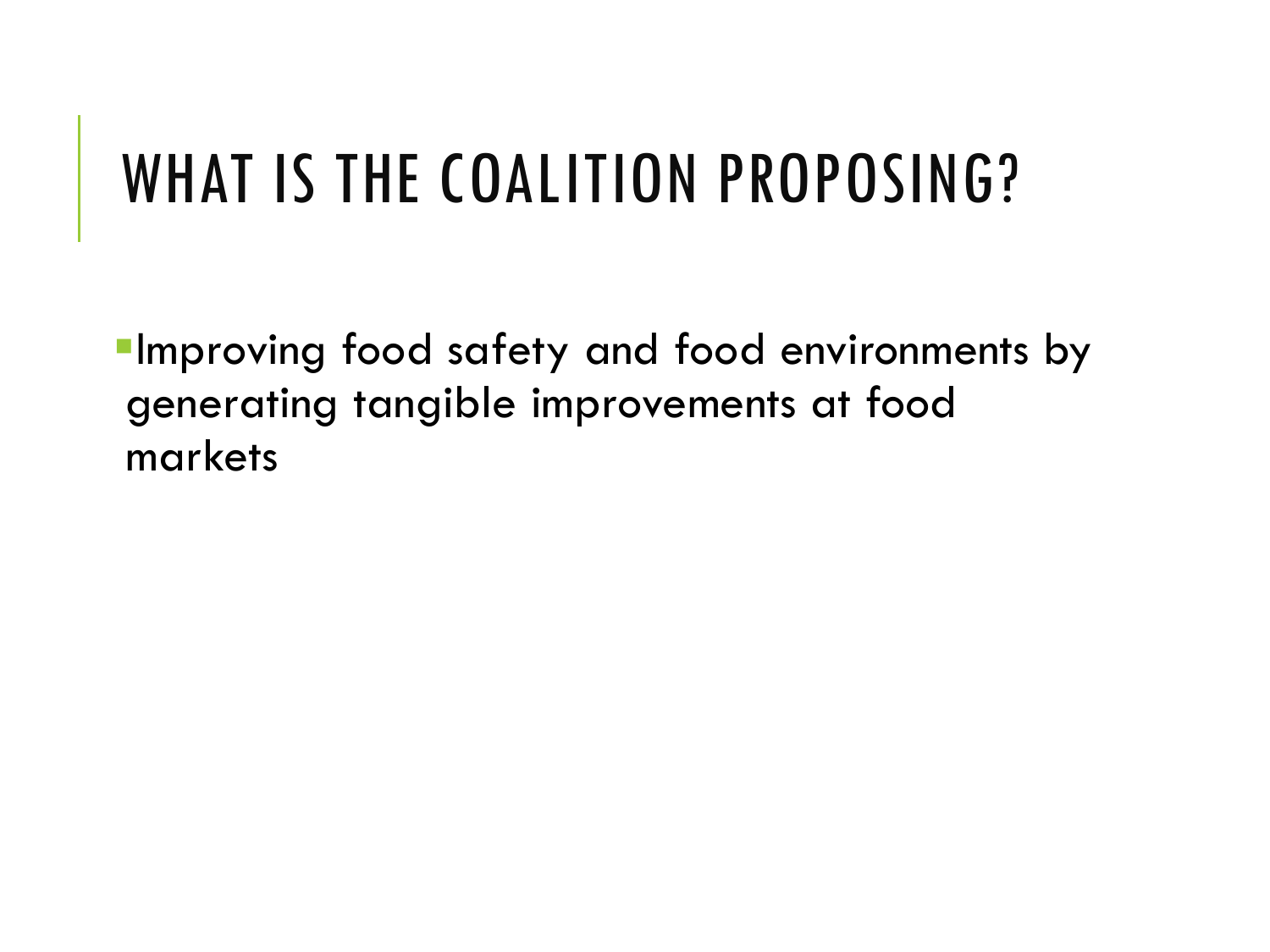#### THE GUFE COALITION PROPOSED FOLLOWING ACTIVITIES

- Upgrade key market infrastructure (sanitation, waste management, drainage and storage system, physical access).
- Engage with local government and market leaders to enhance and sustain market organization & revenue collection.
- Continuous consumer sensitization on healthier food choice and home gardening. Generating evidence on current situation, processes and outcomes
- Advocating healthy marketing of healthier food choices
- Improving value chain, hygiene and safety of locally processed foods
- Guide sellers on safety and hygiene standard while introducing physical tools (i.e. food baskets to separate food, separate waste collection bins, etc.).
- Complementary to continuing the support to HD4HL (which is well organised) engage with small-scale food processors, food traders and street food vendors and find ways to help them to leverage the HD4HL standards and selling healthier foods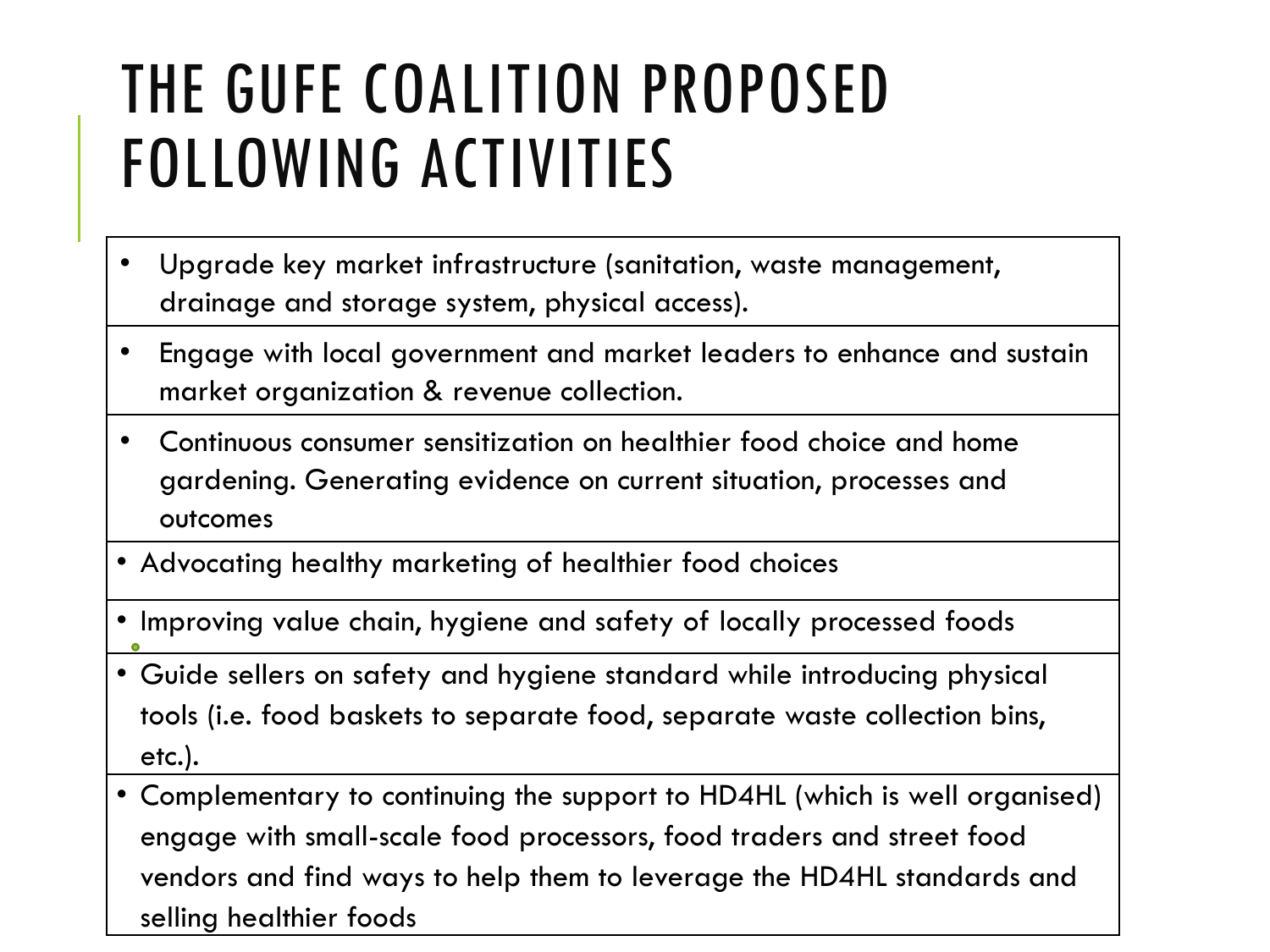# CALL TO ACTION

- Map and connect with organizations who in the domain of ensuring positive food environment
- **Rally the respective expertise of members in** generating evidence for change
- **-Mobilize the collective resources in driving** change
- ▪Government and non-governmental actors and partners to support the coalition growth and sustenance in driving change.